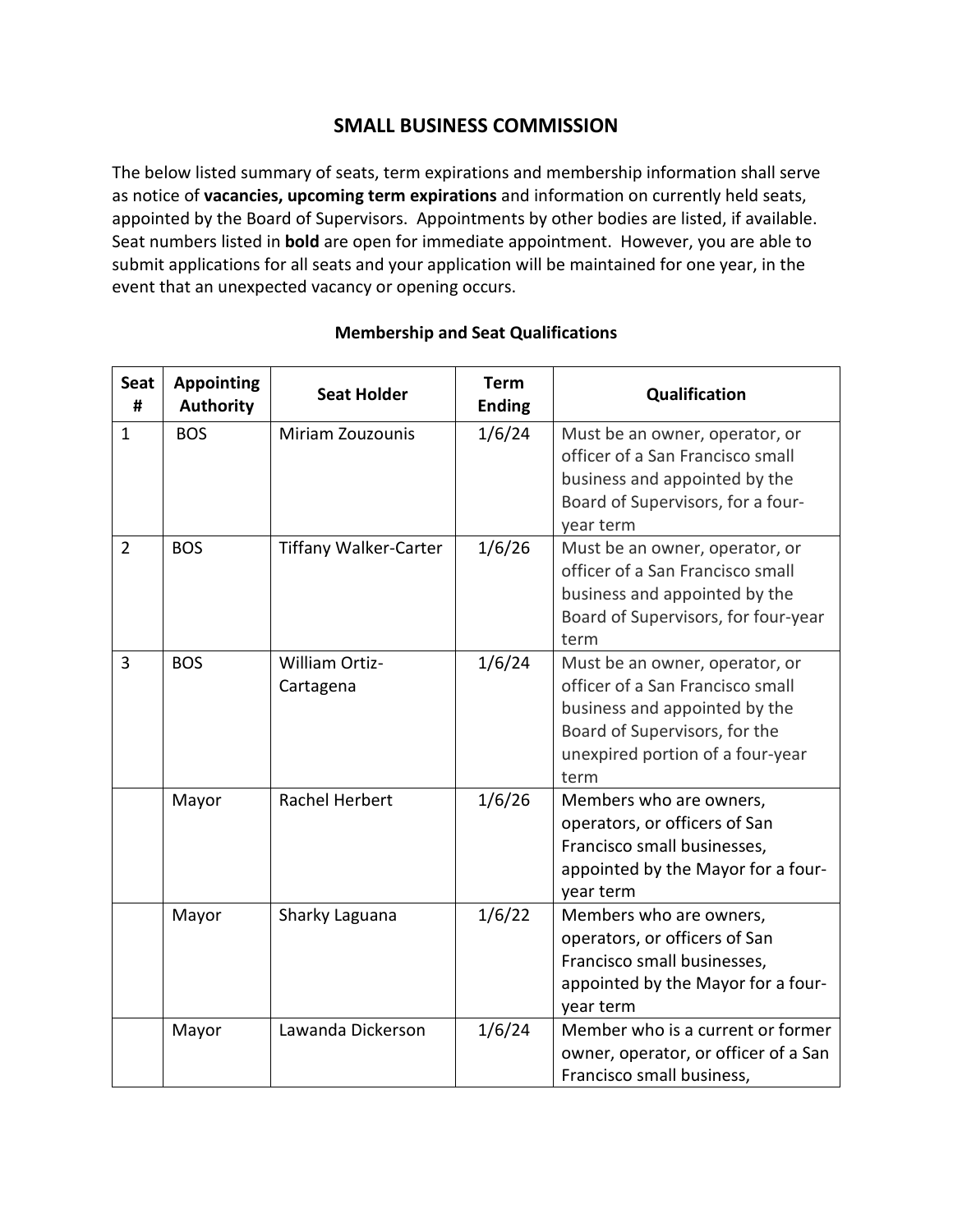|       |              |         | appointed by the Mayor for a four-<br>year term                                                                                                                                                   |
|-------|--------------|---------|---------------------------------------------------------------------------------------------------------------------------------------------------------------------------------------------------|
| Mayor | Cynthia Huie | 1/12/24 | Member who is an officer or<br>representative of a neighborhood<br>economic development<br>organization or an expert in small<br>business finance, appointed by the<br>Mayor for a four-year term |

## **BOARD OF SUPERVISORS (BOS) APPLICATION FORMS AVAILABLE HERE**

- English [https://sfbos.org/sites/default/files/vacancy\\_application.pdf](https://sfbos.org/sites/default/files/vacancy_application.pdf)
- [中文](https://sfbos.org/sites/default/files/vacancy_application_CHI.pdf) [https://sfbos.org/sites/default/files/vacancy\\_application\\_CHI.pdf](https://sfbos.org/sites/default/files/vacancy_application_CHI.pdf)
- [Español](https://sfbos.org/sites/default/files/vacancy_application_SPA.pdf) [https://sfbos.org/sites/default/files/vacancy\\_application\\_SPA.pdf](https://sfbos.org/sites/default/files/vacancy_application_SPA.pdf)
- [Filipino](https://sfbos.org/sites/default/files/vacancy_application_FIL.pdf) [https://sfbos.org/sites/default/files/vacancy\\_application\\_FIL.pdf](https://sfbos.org/sites/default/files/vacancy_application_FIL.pdf)

## (For seats appointed by other Authorities please contact the Board / Commission / Committee / Task Force (see below) or the appointing authority directly.)

Pursuant to Board of Supervisors Rules of Order 2.19 (Motion No. 05-92) all applicants applying for this body must complete and submit, with their application, a copy (**not original**) of Form 700, Statement of Economic Interests. Applications will not be considered if a copy of Form 700 is not received.

## **FORM 700 AVAILABLE HERE (Required)**

<https://www.fppc.ca.gov/Form700.html>

*Please Note: Depending upon the posting date, a vacancy may have already been filled. To determine if a vacancy for this Commission is still available, or if you require additional information, please call the Rules Committee Clerk at (415) 554-5184.*

Applications and other documents may be submitted to [BOS-Appointments@sfgov.org](mailto:BOS-Appointments@sfgov.org)

**Next Steps**: Applicants who meet minimum qualifications will be contacted by the Rules Committee Clerk once the Rules Committee Chair determines the date of the hearing. Members of the Rules Committee will consider the appointment(s) at the meeting and applicant(s) may be asked to state their qualifications. The appointment of the individual(s) who is recommended by the Rules Committee will be forwarded to the Board of Supervisors for final approval.

The Small Business Commission (Commission) was established to oversee the San Francisco Office of Small Business. Individuals appointed to the Commission are intended to represent